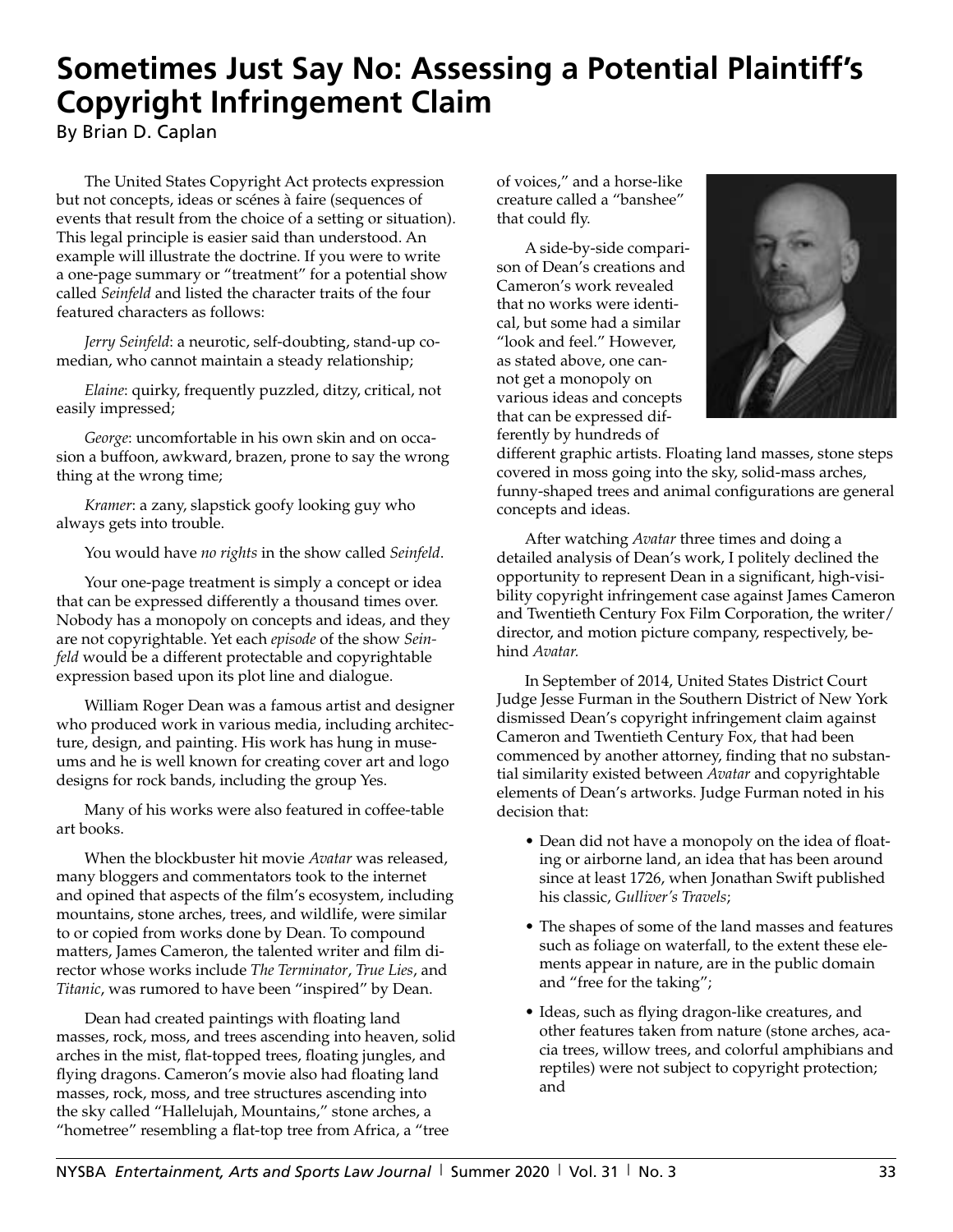• dissimilarities between many aspects of the work out-weighted any similarities.

When I read the 14-page court decision, it reaffirmed my belief that sometimes the best decision you can make is to turn down taking a new case.

# **How to Assess a Copyright Infringement Claim**

Assessing a copyright infringement claim in the entertainment industry can be a challenging endeavor. While the fundamental elements of an infringement claim appear to be straightforward enough – namely the ability of a plaintiff to prove (1) that an alleged infringer had access to the plaintiff's work before creating the allegedly infringing work and (2) that there is substantial similarity of protected copyrightable expression from the original work incorporated in the claimed infringing work – many impediments to a successful infringement claim may not be readily apparent on day one of an analysis.

Numerous fact specific and nuanced defenses to a copyright infringement claim may exist, each of which can require thoughtful study and investigation. Such defenses may include, but are not limited to:

- Lack of originality;
- lack of copyrightability;
- independent creation;
- fair use;
- de minimis taking;
- lack of substantial similarity of protectable expression; and
- lack of access.

Cases involving music, books, photography and motion pictures/television productions each present their own issues relating to protectable expression. Proving the first element of a copyright infringement case, access, for each of these creative genres will not differ significantly as the plaintiff will need to prove that the defendant had a reasonable opportunity to hear, see or read the plaintiff's creative work before creating the later work. Normally, direct evidence of copying is not available, so the plaintiff must prove access through the wide dissemination of his/ her/their work or through a third-party intermediary who would be likely to have shared the plaintiff's work with the defendant.

## **Music**

Generally speaking, similarity of melody or lyrics is a requirement for a successful copyright infringement case in the music industry, although on rare occasions a unique combination of otherwise non-protectable elements in a song can rise to the level of copyrightable expression.

Often two songs sound similar to the naked ear. However, an infringement assessment does not stop there. If the lyrics and melody of two compositions are dissimilar, and the only similarities between two works relate to structure, instrumentation, tempo, "feel" and the genre of music (i.e., country, salsa, urban), then no protectable copyrightable elements would be wrongfully misappropriated by the secondary creator.

If similarity of melody or lyrics can be identified between two works, however, a number of fundamental questions still must be answered:

- 1. Has the subject music or have the lyrics been used in prior compositions (so-called "prior art");
- 2. Is the nature of the subject music or lyrics such that they lend themselves to a claim of independent creation (i.e., that the defendant would not have had to rely on the plaintiff's pre-existing work when creating his/her/their own); and
- 3. Is the subject music or lyrics trite or commonplace?

Additionally, until a thorough review of prior art can be conducted by a worthy musicologist to determine the originality of the claimed infringed material, the practitioner will not know the actual strength of the claim.

## **Books**

Copyright does not protect an idea, but only the expression of an idea. Determining the distinction between an idea and its expression can often be a challenge. A two-page summary of a novel containing a story line and a brief description of each character would generally not be subject to much protection, as the novel could be expressed in numerous fashions and the summary would simply reflect an idea. When assessing the similarities between two books, one must determine whether there is similarity of protectable expression.

 "Copyright protection doesn't not extend to historical or contemporary facts, material traceable to common sources or in the public domain and scénes à faire."1 Scénes à faire, also known as sequences of events that "necessarily result from the choice of a setting or situation" do not enjoy copyright protection.2 While consideration can be given to the total concept and feel of a work, similarities in theme, setting, characters, time sequence, plot and pace are generally more important.<sup>3</sup>

Showing that two literary works contain substantial similarities of protectable expression is not an easy undertaking. A review of the case law reflects that most infringement claims relating to literary works fail. The practitioner should be careful to separate non-copyrightable subject matter from protectable expression before taking on an infringement claim and understand that it will be an uphill battle.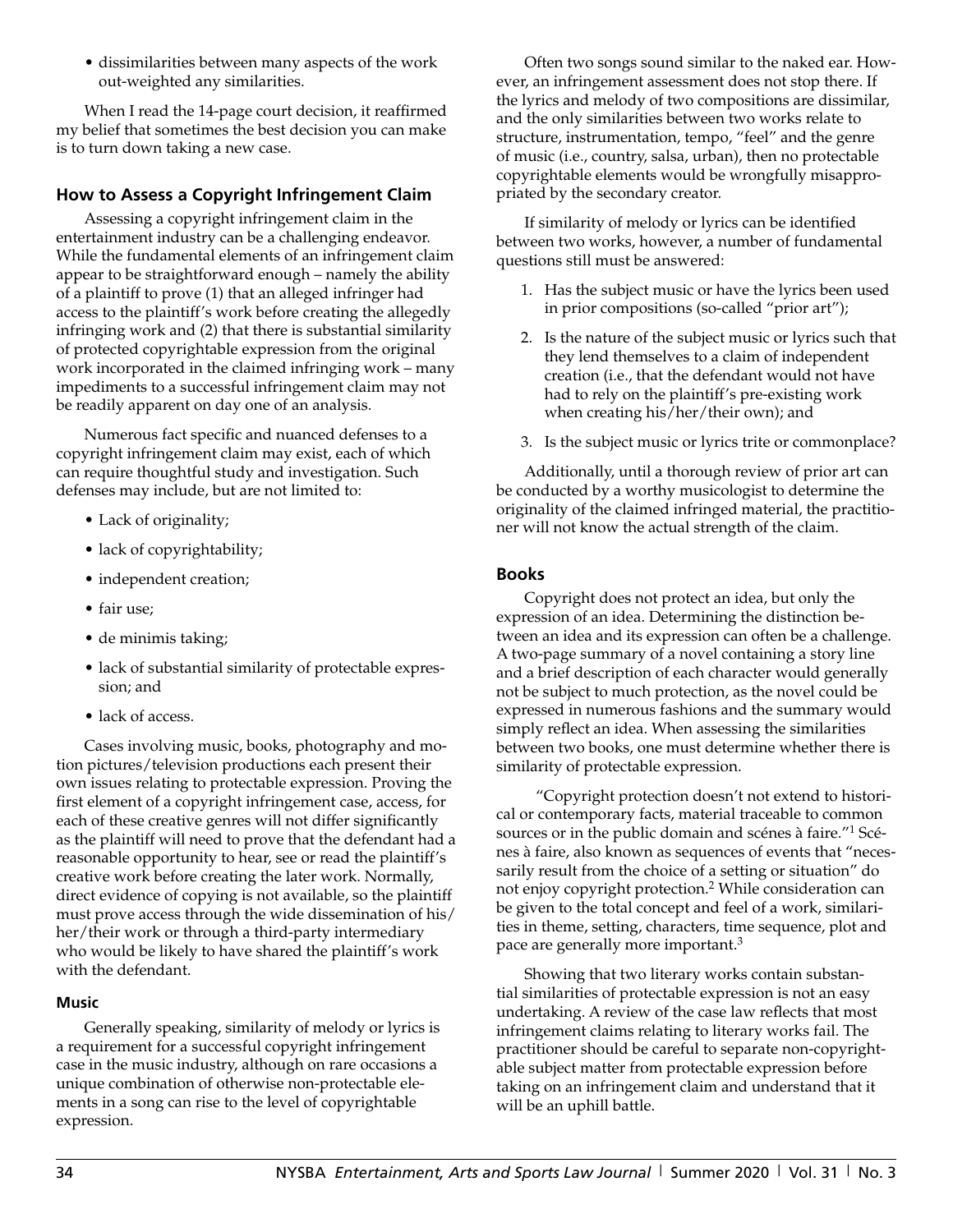#### **Photographs**

The nature of copyright protection in photographs differs from other forms of creative expression. An individual who takes a generic photograph of the Statue of Liberty would not have protectable copyrightable expression in his/her/their work to support a claim against a subsequent photographer who takes a similar photo. Since originality is the "sine qua non of copyright,"4 "copyright protection may extend only to those components of a work that are original to the author."5 While only a minimal degree of creativity is necessary to establish such "originality," it is required nonetheless. As one court has noted:

> ...the photographer of a building or tree or other pre-existing object has no right to prevent others from photographing the same thing. That is because originality depends upon independent creation, and the photographer did not create that object. By contrast, if a photographer arranges or otherwise creates the subject that his camera captures, he may have the right to prevent others from producing works that depict that subject.<sup>6</sup>

Generally, a photograph may be original in three different respects: the manner in which the photograph is rendered, also known as "rendition," the timing of the photograph, and the creation of the subject.7

- "Rendition" relates to the angle of a photographic shot, light and shade, exposure and effects achieved by means of filters and developing techniques, and does not depend upon the scene or object being photographed.
- "Timing" relates to the fortuitous timing of taking a photo not previously taken.

Examples include photographer Tom Mangelsen's "Catch of the Day" (the well-known photo of a salmon jumping up a waterfall into the open mouth of a bear) and "V-J Day in Times Square," the iconic Alfred Eisenstaedt photo of a young sailor kissing a woman on VJ-Day in Times Square.

With respect, to both rendition and timing, the underlying subject of the photo does not qualify for copyright protection, i.e., another photographer can photograph an image of a bear about to catch a salmon swimming upstream at a waterfall or a young sailor kissing a woman.

Where a photographer creates the scene or subject to be photographed, he/she/they may claim originality and protection over the precise scene or subject created, as long as it was original.<sup>8</sup> When comparing two photographs for a potential copyright infringement case one must distinguish what elements of the original image are subject to protection in order to determine whether a viable claim exists.

#### **Motion Pictures and Television**

Authors of screenplays and treatments for television shows often bring claims against works that embody the ideas contained in their submissions. Without significant similarity of an elaborate plot, characters, and dialogue, such claims are usually destined for failure. A reality television show treatment about a nude resort on a small island will not be subject to copyright protection as each episode of the produced reality show will have different characters and different dialogue, which would be the expression of the idea contained in the treatment. Similarly, screenplay authors usually have a difficult row to hoe demonstrating infringement. Further, similarity of a general plot line alone will never be enough as that plot can be expressed in many different ways through different characters in different settings using different dialogue.

Both *Willams* and *Chase-Riboud v. Dreamworks*9 are instructive in showing the difficulties in sustaining claims against a motion picture for copyright infringement. While both cases involve plaintiffs' claims of infringement of novels, when stripped of the non-protectable elements of their novels, no substantial similarity was found relating to any protectable expression.<sup>10</sup>

## **Conclusion**

As indicated above, different forms of creative expression have different levels of protectability under existing copyright law. Claims relating to music, books, photographs, and motion pictures/television shows each present their own issues relating to protectable expression as well as the process by which to conduct a copyright infringement analysis. Given the fact specific nature of many defenses to copyright infringement claims, many of which are not readily apparent at the early stages of assessment, the practitioner must be wary of jumping to a premature conclusion about the viability of a claim. Further analysis and substantive investigation can often undermine the viability of a claim. Apprising a client of the difficulties inherent in prosecuting a copyright infringement claim and tempering a client's expectation until a thorough analysis had been completed is advisable.

#### **Endnotes**

- 1. *Walker v. Time Life Films Inc.*, 615 F. Supp. 430, 435 (S.D.N.Y. 1985).
- 2. *See generally Walker v. Time Life Films, Inc.*, 784 F.2d 44, 50 (2d Cir. 1986) (scénes à faire would, among other things, include the setting, commonplace experiences, and tools used in a particular trade, i.e., policemen, firemen, zookeepers, etc.).
- 3. *See Williams v. Crichton*, 84 F.3d 581 (2d Cir. 1996).
- 4. *Feist Publications v. Rural Telephone Service Co.*, 499 U.S. 340, 345 (1991).